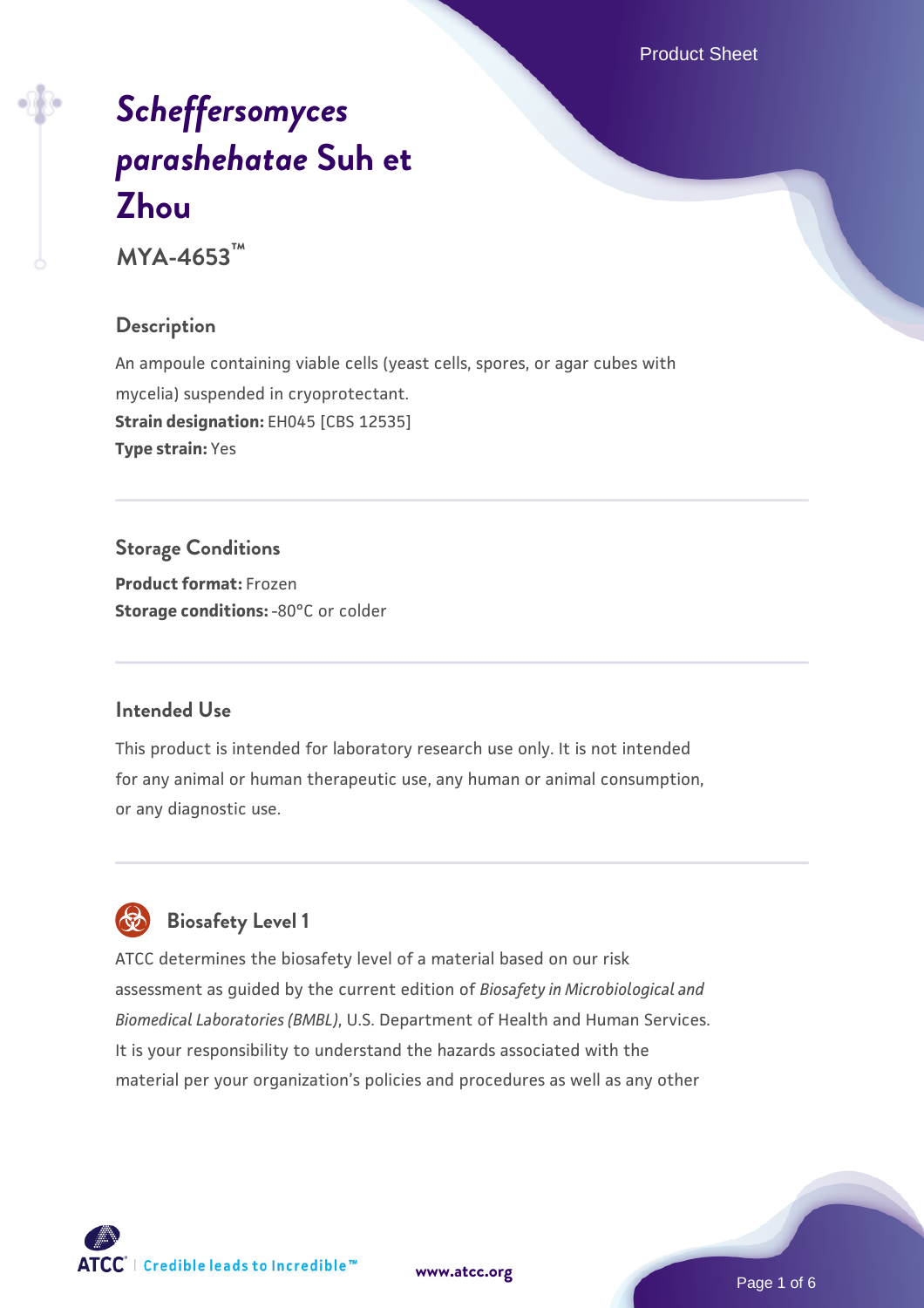applicable regulations as enforced by your local or national agencies.

ATCC highly recommends that appropriate personal protective equipment is always used when handling vials. For cultures that require storage in liquid nitrogen, it is important to note that some vials may leak when submersed in liquid nitrogen and will slowly fill with liquid nitrogen. Upon thawing, the conversion of the liquid nitrogen back to its gas phase may result in the vial exploding or blowing off its cap with dangerous force creating flying debris. Unless necessary, ATCC recommends that these cultures be stored in the vapor phase of liquid nitrogen rather than submersed in liquid nitrogen.

# **Certificate of Analysis**

For batch-specific test results, refer to the applicable certificate of analysis that can be found at www.atcc.org.

# **Growth Conditions**

**Medium:**  [ATCC Medium 28: Emmons' modification of Sabouraud's agar/broth](https://www.atcc.org/-/media/product-assets/documents/microbial-media-formulations/2/8/atcc-medium-28.pdf?rev=0da0c58cc2a343eeae735016b70809bb) [ATCC Medium 200: YM agar or YM broth](https://www.atcc.org/-/media/product-assets/documents/microbial-media-formulations/2/0/0/atcc-medium-200.pdf?rev=ac40fd74dc13433a809367b0b9da30fc) [ATCC Medium 1245: YEPD](https://www.atcc.org/-/media/product-assets/documents/microbial-media-formulations/1/2/4/5/atcc-medium-1245.pdf?rev=705ca55d1b6f490a808a965d5c072196) **Temperature:** 20-25°C **Atmosphere:** Aerobic

# **Handling Procedures**

**Frozen ampoules** packed in dry ice should either be thawed immediately or

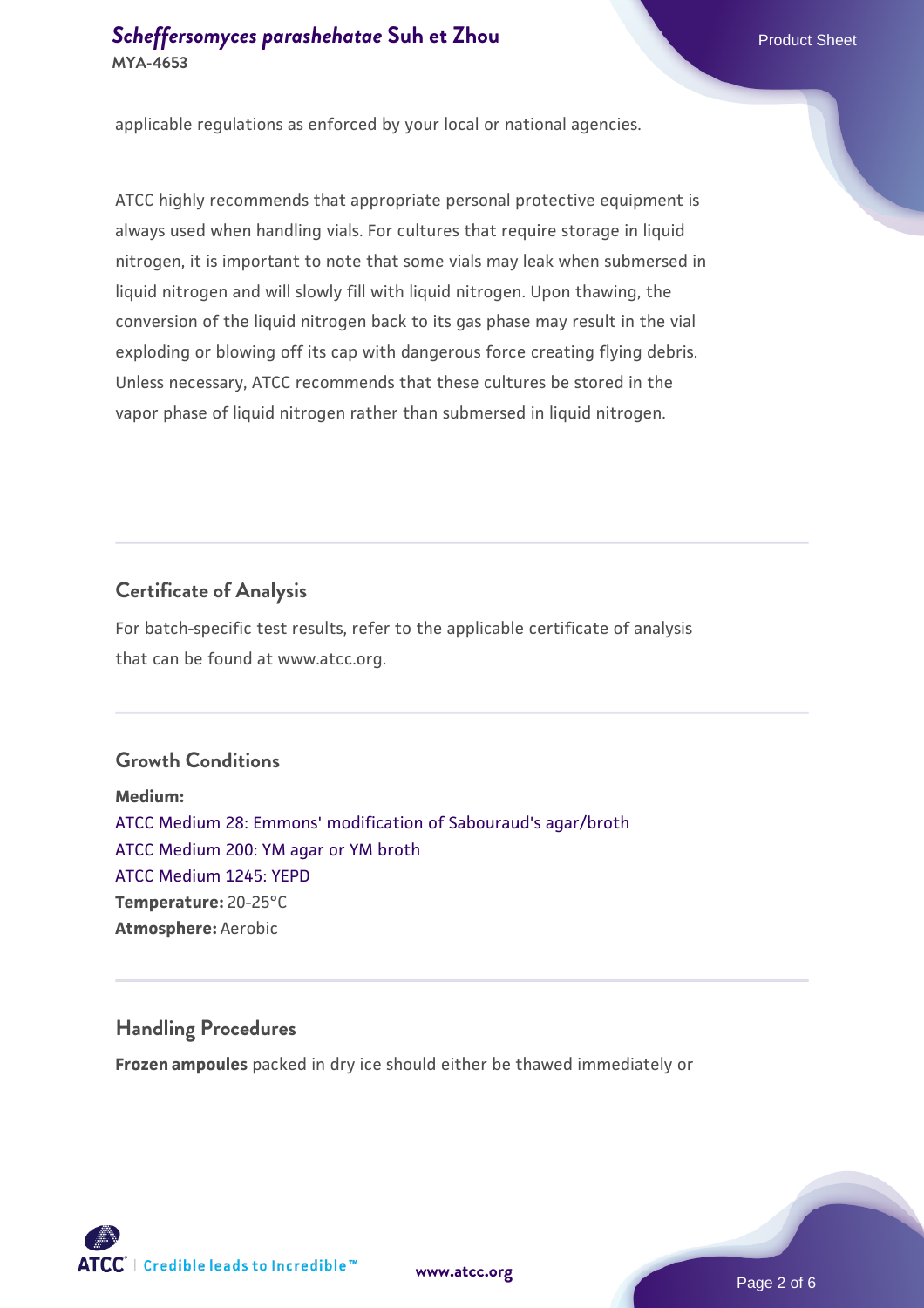# **[Scheffersomyces parashehatae](https://www.atcc.org/products/mya-4653) [Suh et Zhou](https://www.atcc.org/products/mya-4653)** Product Sheet **MYA-4653**

stored in liquid nitrogen. If liquid nitrogen storage facilities are not available, frozen ampoules may be stored at or below -70°C for approximately one week. **Do not under any circumstance store frozen ampoules at refrigerator freezer temperatures (generally -20°C).** Storage of frozen material at this temperature will result in the death of the culture.

- To thaw a frozen ampoule, place in a **25°C to 30°C** water bath, until just 1. thawed **(approximately 5 minutes)**. Immerse the ampoule just sufficient to cover the frozen material. Do not agitate the ampoule.
- 2. Immediately after thawing, wipe down ampoule with 70% ethanol and aseptically transfer at least 50 µL (or 2-3 agar cubes) of the content onto a plate or broth with medium recommended.
- 3. Incubate the inoculum/strain at the temperature and conditions recommended. Inspect for growth of the inoculum/strain regularly. The sign of viability is noticeable typically after 1-2 days of incubation. However, the time necessary for significant growth will vary from strain to strain.

**Morphology:** On YM agar at 25°C for 3 days, colonies white to cream, butyrous, glistening, smooth, margin entire. Cells ovoidal to ellipsoidal, 4.5- 6.75 µm x 3-4.5 µm, pseudohyphae not observed, ascospores not observed.

#### **Notes**

Insect associated yeast.

Additional, updated information on this product may be available on the ATCC

® web site at www.atcc.org.

# **Material Citation**

If use of this material results in a scientific publication, please cite the material in the following manner: *Scheffersomyces parashehatae* Suh et Zhou (ATCC MYA-4653)



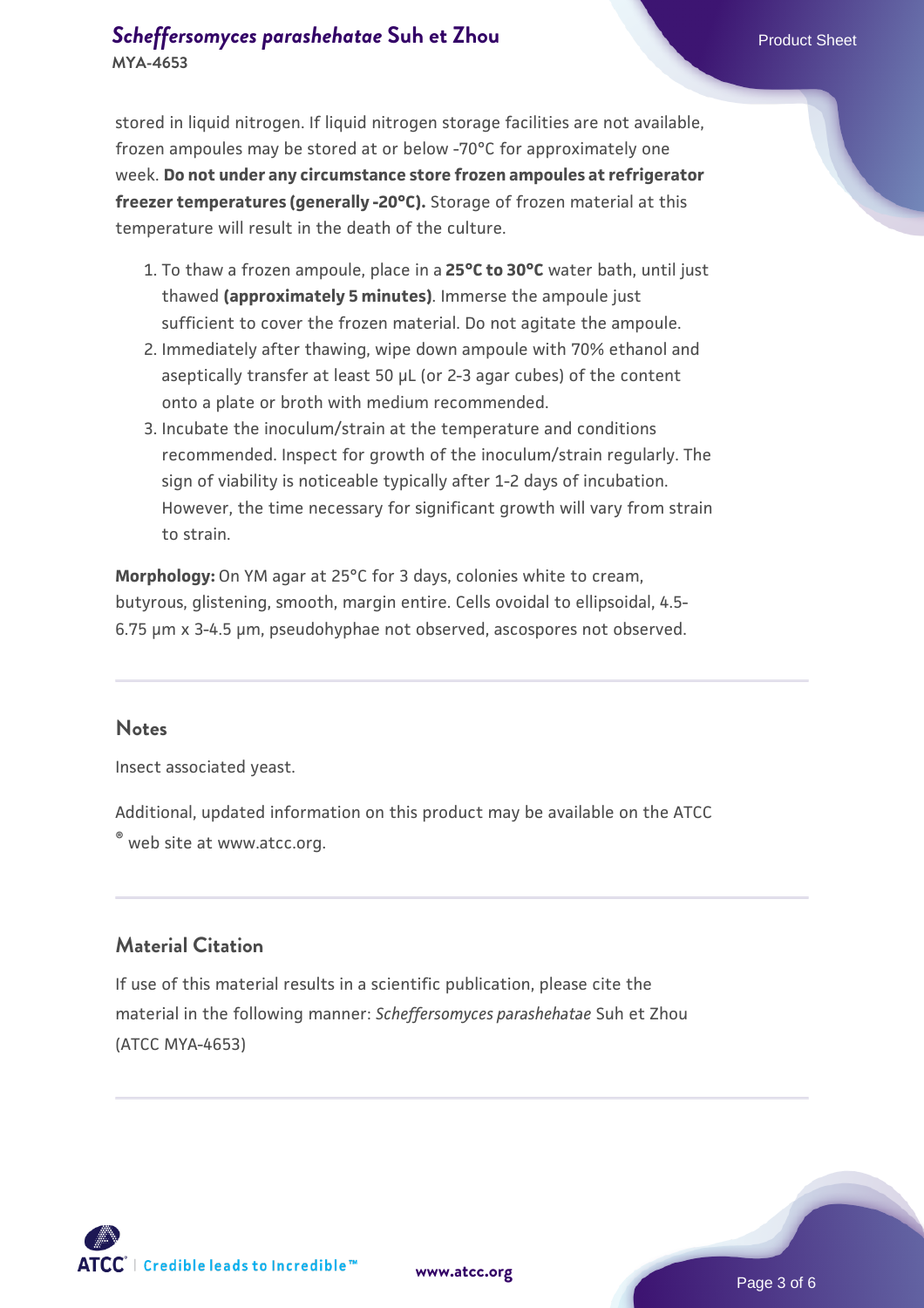# **[Scheffersomyces parashehatae](https://www.atcc.org/products/mya-4653) [Suh et Zhou](https://www.atcc.org/products/mya-4653)** Product Sheet

**MYA-4653**

# **References**

References and other information relating to this material are available at www.atcc.org.

# **Warranty**

The product is provided 'AS IS' and the viability of ATCC® products is warranted for 30 days from the date of shipment, provided that the customer has stored and handled the product according to the information included on the product information sheet, website, and Certificate of Analysis. For living cultures, ATCC lists the media formulation and reagents that have been found to be effective for the product. While other unspecified media and reagents may also produce satisfactory results, a change in the ATCC and/or depositor-recommended protocols may affect the recovery, growth, and/or function of the product. If an alternative medium formulation or reagent is used, the ATCC warranty for viability is no longer valid. Except as expressly set forth herein, no other warranties of any kind are provided, express or implied, including, but not limited to, any implied warranties of merchantability, fitness for a particular purpose, manufacture according to cGMP standards, typicality, safety, accuracy, and/or noninfringement.

# **Disclaimers**

This product is intended for laboratory research use only. It is not intended for any animal or human therapeutic use, any human or animal consumption, or any diagnostic use. Any proposed commercial use is prohibited without a license from ATCC.

While ATCC uses reasonable efforts to include accurate and up-to-date information on this product sheet, ATCC makes no warranties or representations as to its accuracy. Citations from scientific literature and

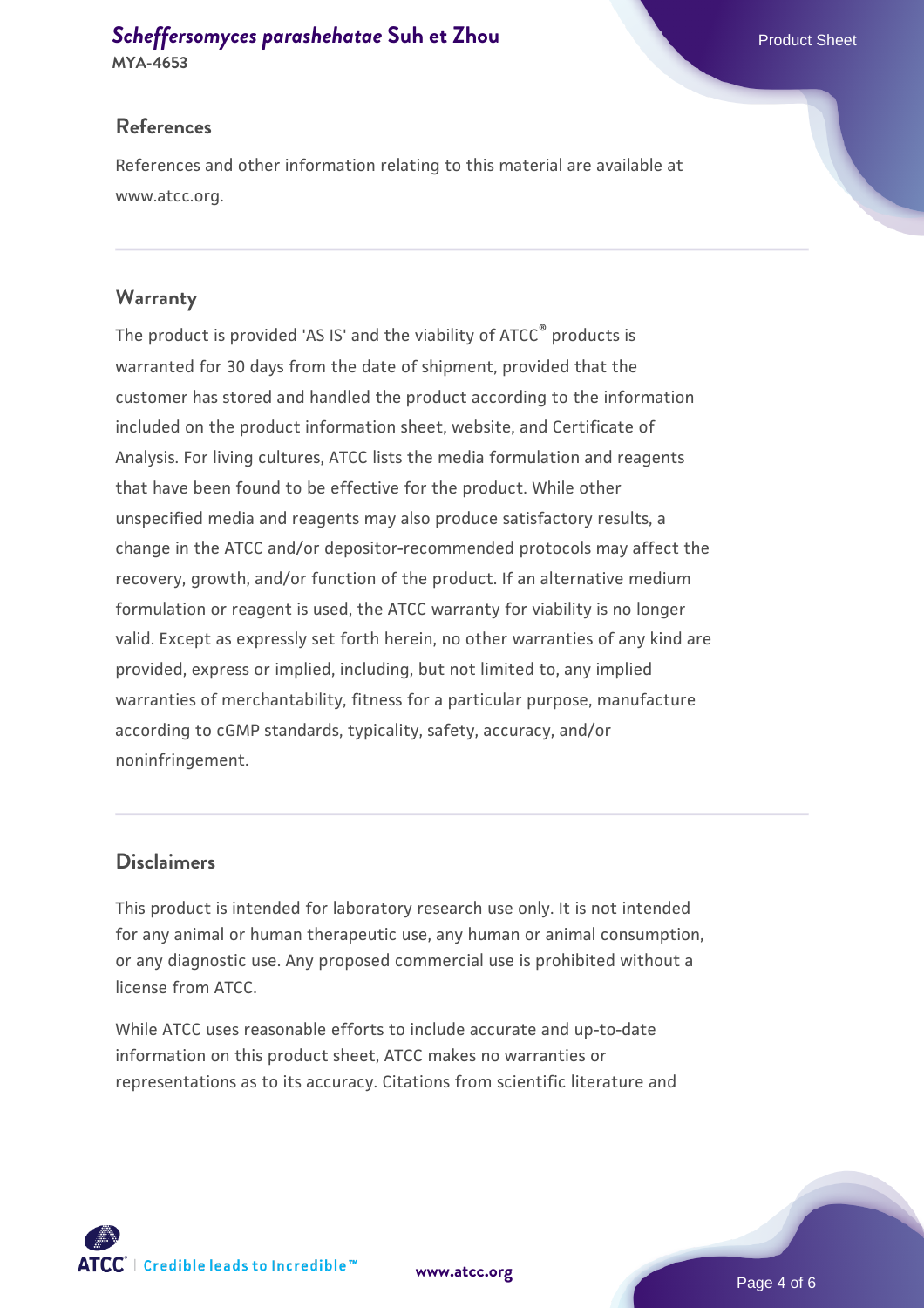# **[Scheffersomyces parashehatae](https://www.atcc.org/products/mya-4653) [Suh et Zhou](https://www.atcc.org/products/mya-4653)** Product Sheet **MYA-4653**

patents are provided for informational purposes only. ATCC does not warrant that such information has been confirmed to be accurate or complete and the customer bears the sole responsibility of confirming the accuracy and completeness of any such information.

This product is sent on the condition that the customer is responsible for and assumes all risk and responsibility in connection with the receipt, handling, storage, disposal, and use of the ATCC product including without limitation taking all appropriate safety and handling precautions to minimize health or environmental risk. As a condition of receiving the material, the customer agrees that any activity undertaken with the ATCC product and any progeny or modifications will be conducted in compliance with all applicable laws, regulations, and guidelines. This product is provided 'AS IS' with no representations or warranties whatsoever except as expressly set forth herein and in no event shall ATCC, its parents, subsidiaries, directors, officers, agents, employees, assigns, successors, and affiliates be liable for indirect, special, incidental, or consequential damages of any kind in connection with or arising out of the customer's use of the product. While reasonable effort is made to ensure authenticity and reliability of materials on deposit, ATCC is not liable for damages arising from the misidentification or misrepresentation of such materials.

Please see the material transfer agreement (MTA) for further details regarding the use of this product. The MTA is available at www.atcc.org.

# **Copyright and Trademark Information**

© ATCC 2021. All rights reserved. ATCC is a registered trademark of the American Type Culture Collection.

#### **Revision**

This information on this document was last updated on 2022-05-21



**[www.atcc.org](http://www.atcc.org)**